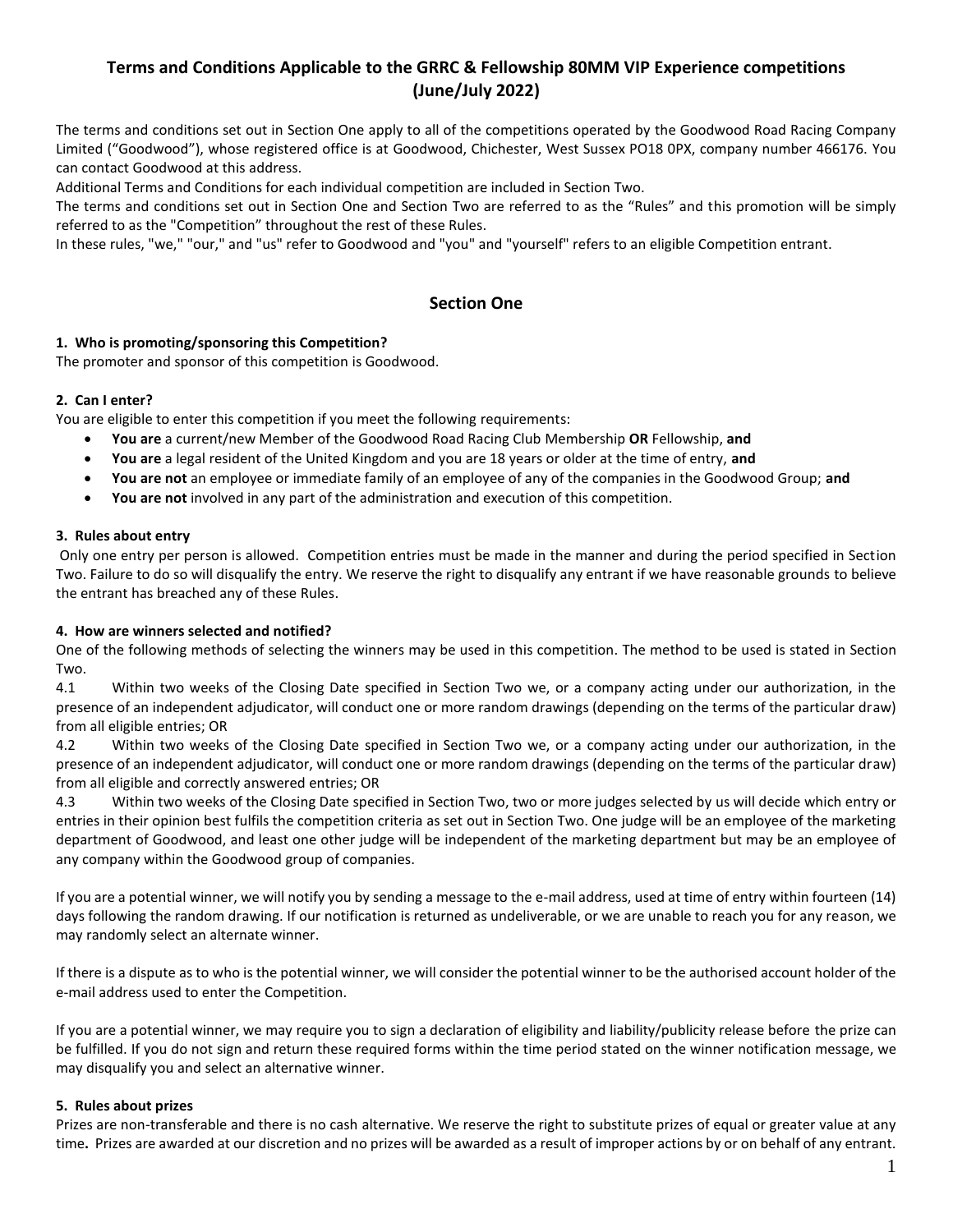### **6. What other conditions am I agreeing to by entering this Competition?**

By entering this Competition you agree:

- To abide by the Rules;
- To the extent allowable under applicable law, to release and hold harmless Goodwood and its respective advertising and promotional agencies and Competition judging organization, the parent companies, subsidiaries, affiliates, employees, representatives, successors, assigns and agents from any and all liability or any injury, loss, damage of any kind or disappointment arising from or in connection with this Competition or any prize won save with respect to claims resulting from death or personal injury arising from Goodwood's negligence and with respect to claims resulting from fraud or any other liabilities that may not be excluded by law;
- That our decisions will be final and binding on all matters related to this Competition;
- That by accepting a prize, we may use your personal data online and in print, or in any other media, in connection with this Competition, without payment or compensation to you. The declaration of eligibility and liability/publicity release provided to the potential winner will make reference to obtaining your free consent to use your personal data.
- That by submitting an entry to this competition you agree that we shall have a perpetual, royalty free, sub-licensable and worldwide license to use the entry content and material submitted in whole or in part in any format and for any purpose whatsoever, including (but not limited to) promotional and advertising activity, TV packages, online players, YouTube, Facebook, Snapchat, Twitter, Vine, Instagram and Dailymotion. We acknowledge that you shall retain ownership of copyright in the content.
- That you may be requested to take part in promotional activity and that your personal data, photographs and audio and/or visual recordings of you may be used in any publicity.
- That your personal data may be used by us for future marketing activities and from time to time you may be sent relevant information relating to the activities they undertake.

### **7. What laws govern the way this Competition is executed and administered?**

In the event of any dispute regarding the terms and conditions, Rules, conduct, results and all other matters relating to this Competition, our decision shall be final and no correspondence or discussion shall be entered into. These terms and conditions, the conduct of this promotion and the interpretation and enforcement of these terms and conditions shall be governed and construed in accordance with the law of England and Wales. The provisions of the Contracts (Rights of Third Parties) Act 1999 shall not apply to this agreement.

### **8. What if something unexpected happens and the Competition can't run as planned?**

If cheating, a virus, bug, catastrophic event, or any other unforeseen or unexpected event that cannot be reasonably anticipated or controlled, (also referred to as force majeure) affects the fairness and /or integrity of this Competition, we reserve the right to cancel, change or suspend this Competition. This right is reserved whether the event is due to human or technical error. If a solution cannot be found to restore the integrity of the Competition, we reserve the right to select winners from among all eligible entries received before we had to cancel, change or suspend the Competition.

If you attempt to compromise the integrity or the legitimate operation of this Competition by hacking or by cheating or committing fraud in any way, we may seek damages from you to the fullest extent permitted by law. Further, we may ban you from participating in any of our future Competition, so please play fairly.

### **9. Data protection and privacy policy**

Any personal data relating to entrants will be used:

- 9.1 in accordance with current UK data protection legislation
- 9.2 in accordance with our privacy policy which may be found on our website at [www.goodwood.com](http://www.goodwood.com/)

### **10. Changing these Terms**

We reserve the right to cancel or amend the Rules at any time without prior notice. A copy of the Rules may also be obtained by sending a stamped addressed envelope to: Competition Terms & Conditions, Events Marketing Department, Goodwood House, Goodwood, Chichester PO18 0PX